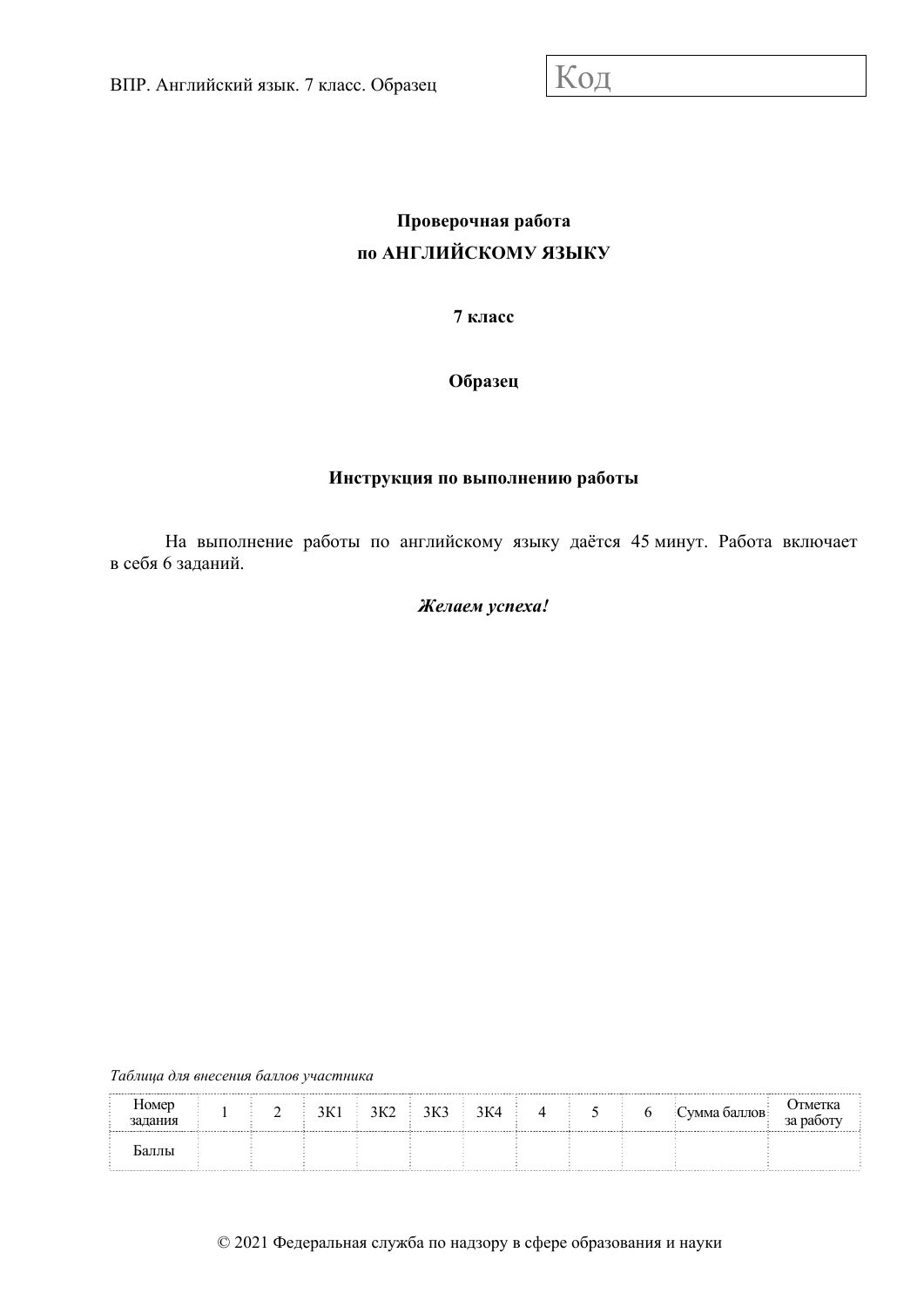*Перед Вами 5 предложений A – E с пропусками и варианты слов или словосочетаний для заполнения этих пропусков, обозначенные цифрами 1 – 3. Внимательно прочитайте их. Вы услышите диалог. Для каждого предложения A – E выберите слово или словосочетание, соответствующее содержанию диалога. К каждому пропуску подходит только одно слово или словосочетание. Вы услышите запись дважды. При повторном прослушивании проверьте себя. У Вас есть 45 секунд, чтобы ознакомиться с предложениями.* 

| A. The man wants to look at the vase       |                    |                     |
|--------------------------------------------|--------------------|---------------------|
| 1. next to the teapot                      | 2. behind the cups | 3. next to the cups |
| <b>B</b> . The teapot costs                |                    |                     |
| 1. \$10                                    | 2. \$12            | 3. \$20             |
| C. The man wants to give the teapot to his |                    |                     |
| 1. grandmother                             | 2. grandparents    | 3. grandfather      |
| <b>D</b> . The man's meeting is at         |                    |                     |
| 1. $3:30 \text{ pm}$                       | $2.3 \text{ pm}$   | $3.4:30 \text{ pm}$ |
| <b>E</b> . The weather is                  |                    |                     |
| 1. sunny                                   | 2. frosty          | 3. rainy            |

Запишите в таблицу выбранные цифры под соответствующими буквами.

| Ответ: |  |  |  |
|--------|--|--|--|
|        |  |  |  |

**2** 

**1** 

Прочитайте текст вслух. У вас есть полторы минуты на подготовку и полторы минуты, чтобы прочитать текст вслух.

Physical Education is one of the subjects taught at school. Students do many different sports, exercises, and activities. There are many types of physical fitness. Physical education keeps kids and adults fit and active. It is very important for their health and well-being. Scientists have shown that brain development and physical exercise go hand in hand. Physical education can help academic success. It is important to educate people in the field of healthy and smart ways to stay active.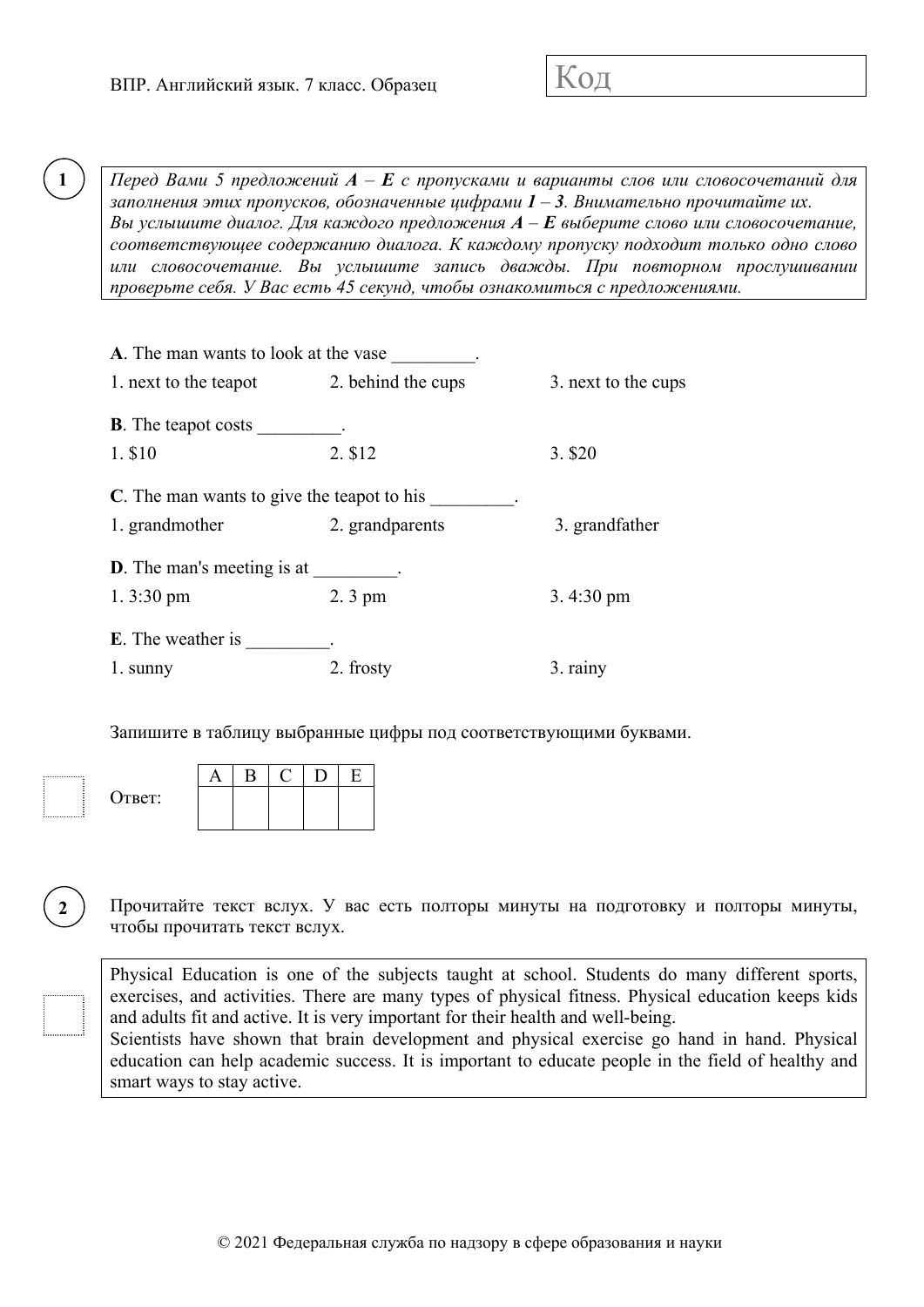Выберите фотографию и опишите человека на ней. У вас есть полторы минуты на подготовку и не более двух минут для ответа. У вас должен получиться связный рассказ (7–8 предложений).

План ответа поможет вам:

• **the place** 

**3** 

- **the action**
- **the person's appearance**
- **whether you like the picture or not**
- **why**

Start with: **"I'd like to describe picture № ... . The picture shows …"** 







Photo 1 Photo 2 Photo 3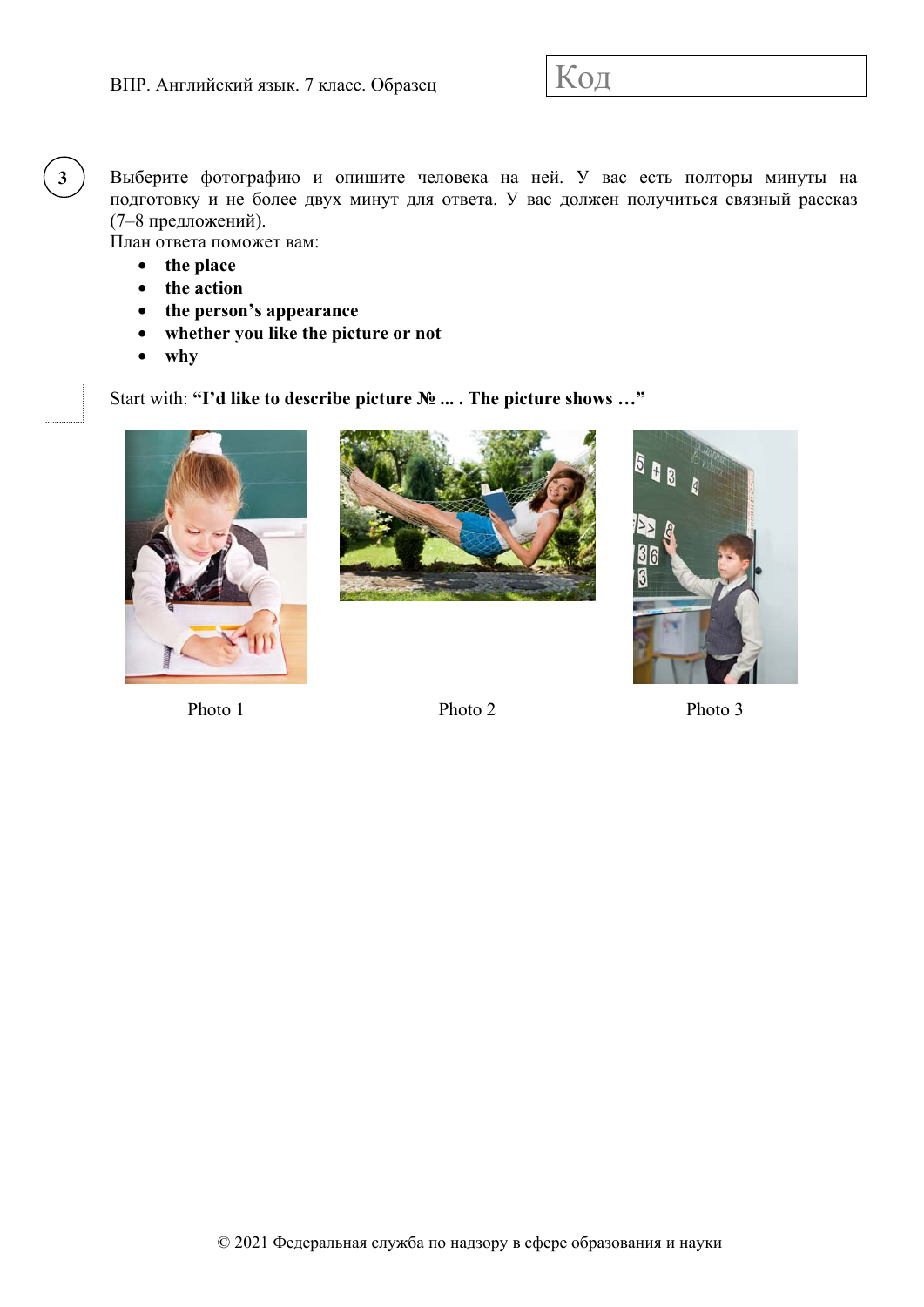Установите соответствие между текстами A–E и их темами, выбрав тему 1–6 из списка. Используйте каждую тему только один раз. В задании одна тема лишняя.

This text deals with …

1) city attractions.

**4** 

- 2) a London cinema.
- 3) a London theatre.
- 4) a London street.
- 5) nature sights.
- 6) a London museum.
- A) The Lake District, in northwest England, is a small area, but extremely beautiful, with the varied delights of soft hills and woodland and the panoramas of the great lakes. The Lake District is more often visited, both by day tourists and holidaymakers, than any other region of outstanding natural beauty in the British Isles.
- B) England's most ancient northern city lies on the River Ouse in the centre of the Vale of York between the Yorkshire Dales and the North York Moors. It was once the principal town of Yorkshire, and it remains the seat of the Archbishop of York. A child-friendly city, its Viking, Castle and Railway museums have plenty to engage young people as well as adults.
- C) Along the north part of Trafalgar Square is the famous National Gallery. Founded in 1824, the gallery has since grown into one of the most outstanding and comprehensive collections in the world, with a list of masters ranging from Leonardo da Vinci and Rembrandt to El Greco and Van Gogh.
- D) The London Coliseum famous for its richly decorated interiors was used for variety shows, musical comedies, and stage plays for many years. In 1974 its name was changed to the English National Opera. Today it is used primarily for opera as well as being the London home of the English National Ballet. When not on tour they perform regular seasons throughout the year.
- E) The Mall is London's impressive ceremonial way, a broad tree-lined avenue. The spectacular parade takes place here each June to celebrate the official Birthday of the Sovereign. Queen Elizabeth II rides down the avenue in a horse-drawn carriage. Over 1,000 officers and men are on parade, together with two hundred horses; over two hundred musicians march and play as one.

Запишите в таблицу выбранные цифры под соответствующими буквами.

| Ответ:<br>. |  |  |  |
|-------------|--|--|--|
|             |  |  |  |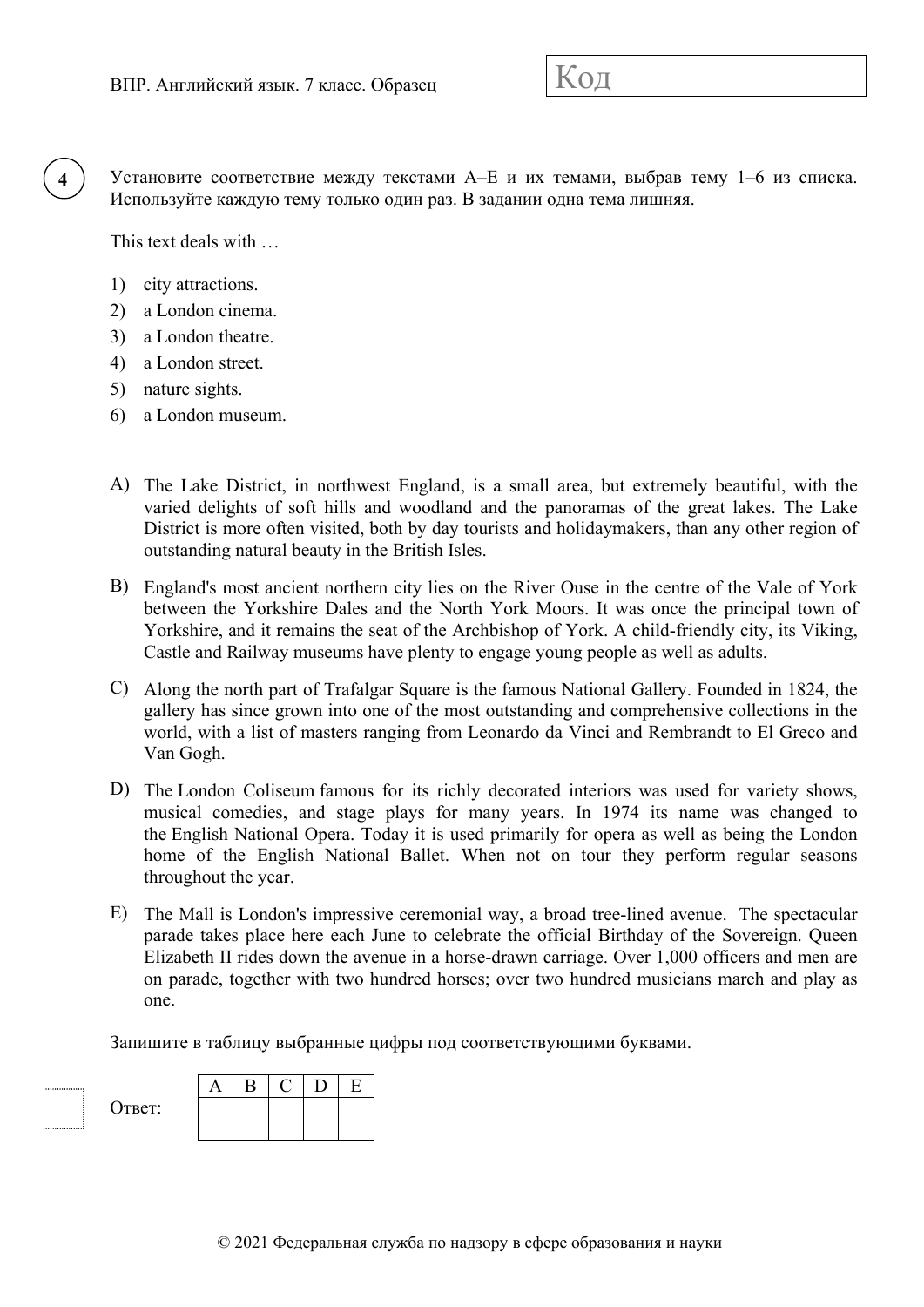**5** 

Прочитайте текст и вставьте вместо каждого пропуска нужную грамматическую форму, выбрав её из четырёх предложенных вариантов.

#### **The Dog and the Donkey**

Once in a small town there lived a baker. He had two pets  $-$  a dog and a donkey. The dog kept watch over the house. The donkey carried the bread and the cakes that the baker made.

One night a thief **A**\_\_\_\_ into the house. The baker **B**\_\_\_\_ soundly. The dog too was fast asleep, he did not bark at the thief. The donkey saw the thief and wanted to awaken **C**\_\_\_\_ master, so he began to bray loudly. The thief ran away.

The baker could not sleep. He came out. He could not understand why the donkey brayed so loudly and he beat the stupid but dutiful donkey very badly. But the **D**\_\_\_\_ house was saved. It was the duty of the dog to keep watch and not of the donkey. However, the donkey turned out to be a **E**\_\_\_\_ guard than the dog.

| $\Delta$ | broken | was breaking | 3) | broke   | was broken |
|----------|--------|--------------|----|---------|------------|
| B        | sleeps | was sleeping | 3) | slept   | has slept  |
|          | him    | her          | ◡  | he      | his        |
| D        | baker  | bakers'      |    | baker's | bakers     |
|          | good   | more good    | 3) | best    | better     |

Запишите в таблицу выбранные цифры под соответствующими буквами.

| Ответ: |  |  |  |
|--------|--|--|--|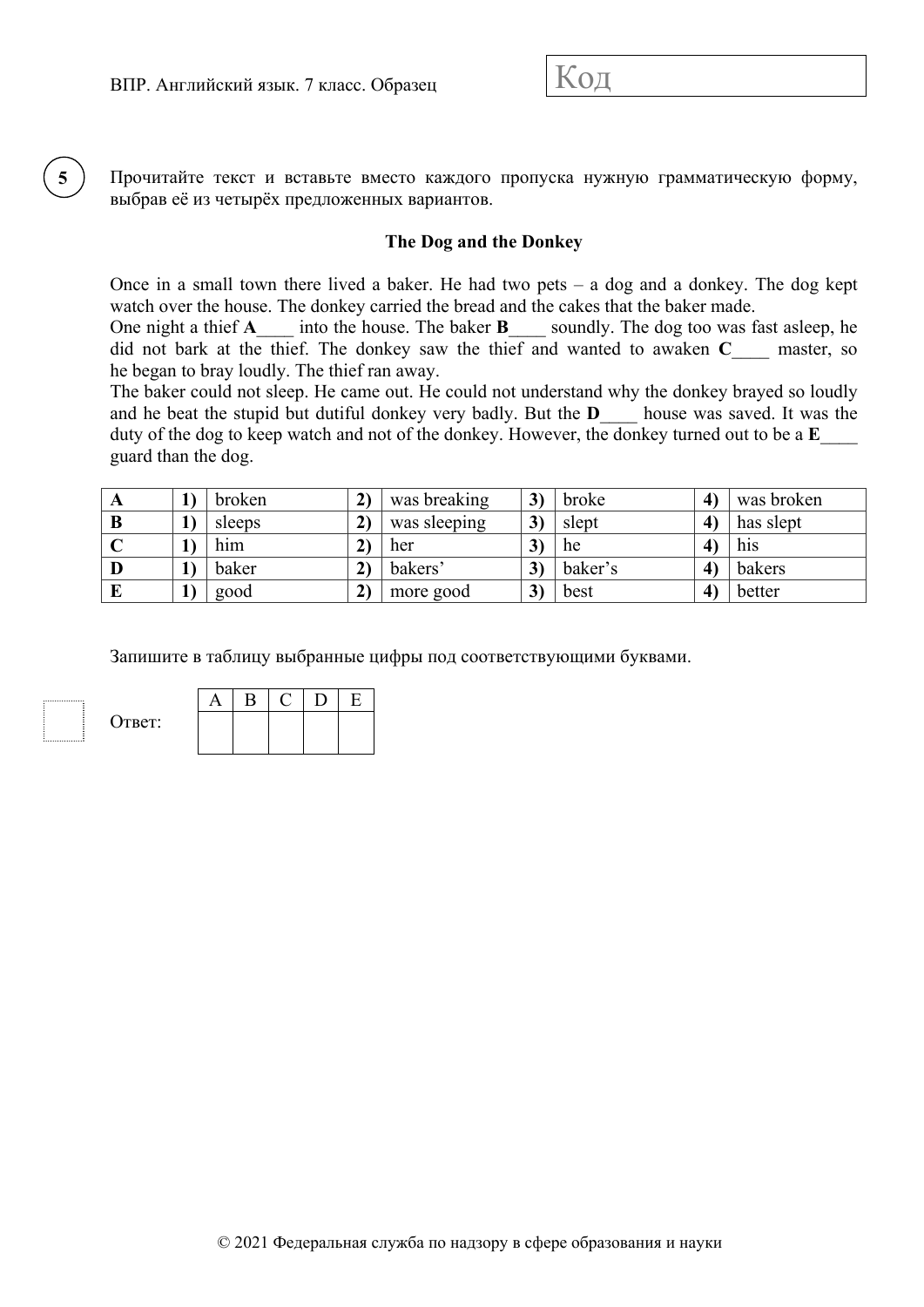Прочитайте текст и вставьте вместо каждого пропуска подходящее слово, выбрав его из списка. Два слова в списке лишние.

#### **A Cap Seller and the Monkeys**

| There was a cap seller in a city. He used to go from village to village to<br>sell his caps. His way lay $A$ a forest. It was a hot summer day and<br>he got tired. To get some rest he sat under a tree. Soon he fell <b>B</b><br>Many monkeys lived on that tree. When they saw the caps, they<br>climbed down the tree and took the caps. Then they climbed up the tree<br>$\mathbf C$<br>The cap seller woke up after some time. He found that his caps were<br>missing. He looked up and saw the monkeys wearing his caps. He tried | 1. again<br>2. asleep<br>3. around<br>4. away<br>5. back<br>6. thorough<br>7. through |
|------------------------------------------------------------------------------------------------------------------------------------------------------------------------------------------------------------------------------------------------------------------------------------------------------------------------------------------------------------------------------------------------------------------------------------------------------------------------------------------------------------------------------------------|---------------------------------------------------------------------------------------|
| his best to get his caps $\bf{D}$ but he couldn't.                                                                                                                                                                                                                                                                                                                                                                                                                                                                                       |                                                                                       |
| Suddenly an idea occurred to him. He took off his own cap and threw<br>it on the ground. The monkeys did the same, since they are imitators.                                                                                                                                                                                                                                                                                                                                                                                             |                                                                                       |
| The cap seller collected all his caps and went $E$ happily.                                                                                                                                                                                                                                                                                                                                                                                                                                                                              |                                                                                       |

Запишите в таблицу выбранные цифры под соответствующими буквами.

Ответ:  $A$   $B$   $C$   $D$   $E$ 

**6**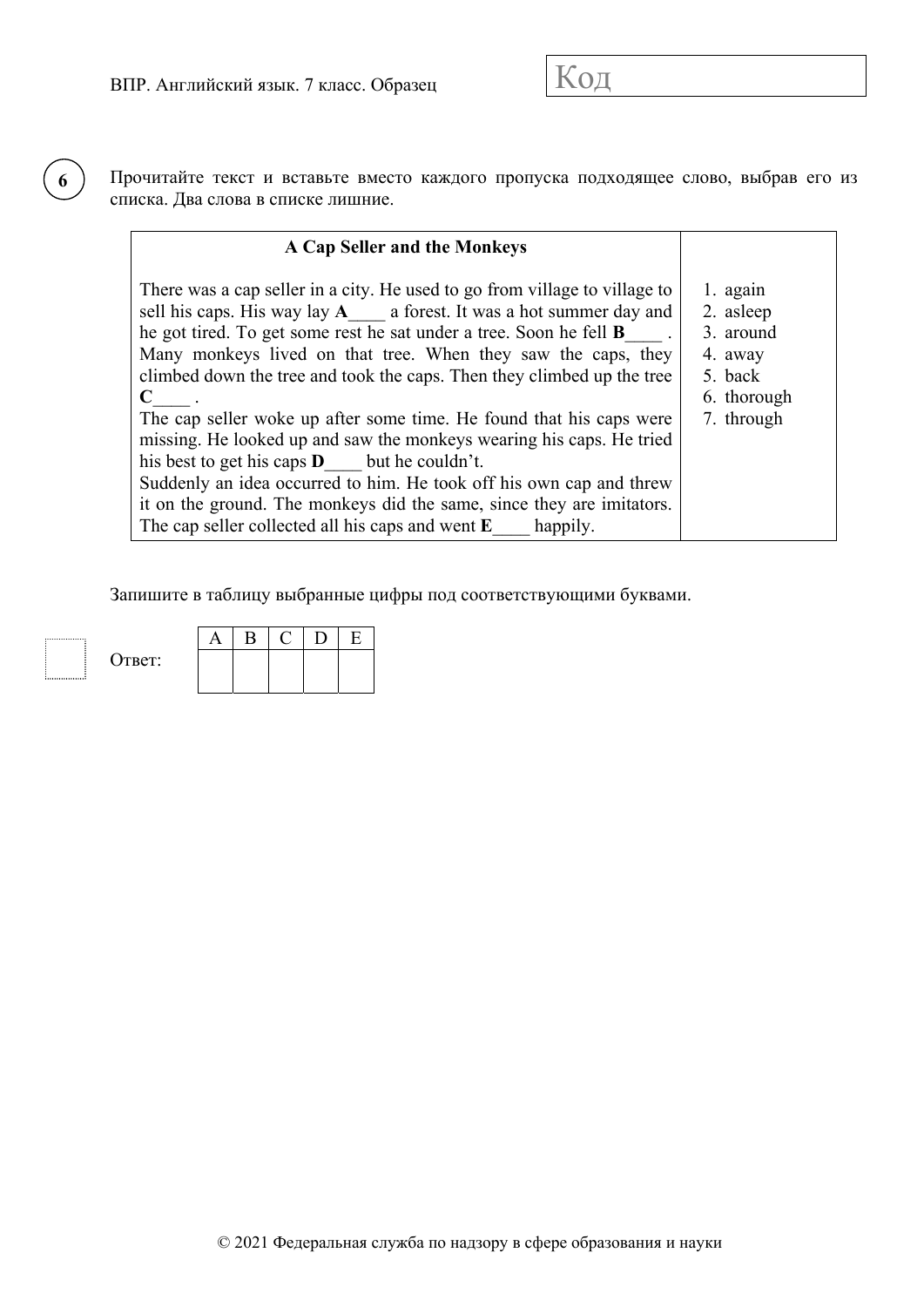*Приложение 1* 

## **Текст для аудирования к заданию 1**

Сейчас Вы будете выполнять задания по аудированию. Вы услышите запись дважды. После первого и второго прослушивания у Вас будет время для выполнения и проверки заданий. Все паузы включены в аудиозапись. Остановка и повторное прослушивание аудиозаписи не предусмотрены.

*Перед Вами 5 предложений A – E с пропусками и варианты слов или словосочетаний для заполнения этих пропусков, обозначенные цифрами 1 – 3. Внимательно прочитайте их. Вы услышите диалог. Для каждого предложения A – E выберите слово или словосочетание, соответствующее содержанию диалога. К каждому пропуску подходит только одно слово или словосочетание. Вы услышите запись дважды. При повторном прослушивании проверьте себя. У Вас есть 45 секунд, чтобы ознакомиться с предложениями.* 

#### **Now we are ready to start.**

*Customer*. Excuse me. *Shop assistant*. Yes sir, how can I help you? *Customer*. Can you show me that vase, please? *Shop assistant.* Which one? This one next to the teapot? *Customer*. No, the vase behind the cups. *Shop assistant*. Ah, I see. The red one? *Customer*. Yes, please. How much is it? *Shop assistant*. \$12. *Customer*. And the teapot? *Shop assistant*. It's \$20. If you take both, you can get a 10 percent discount. *Customer*. Sounds good. I'll take them. This teapot will be a lovely present for my grandmother and grandfather. *Shop assistant*. Sure. Shall I wrap it? *Customer*. Yes, please. And what is the time now? *Shop assistant*. It's 3 pm. *Customer*. I'd better go now. I have a meeting at half past three. *Shop assistant*. Good bye, sir. And don't forget your umbrella, without it you'll get wet. *Customer*. Thank you. Bye!

#### **You have 15 seconds to complete the task. (Pause 15 seconds.) Now you will hear the text again. (Repeat.)**

**This is the end of the task. You now have 15 seconds to check your answers. (Pause 15 seconds.)** 

**This is the end of the Listening test. Время, отведённое на выполнение заданий, истекло.**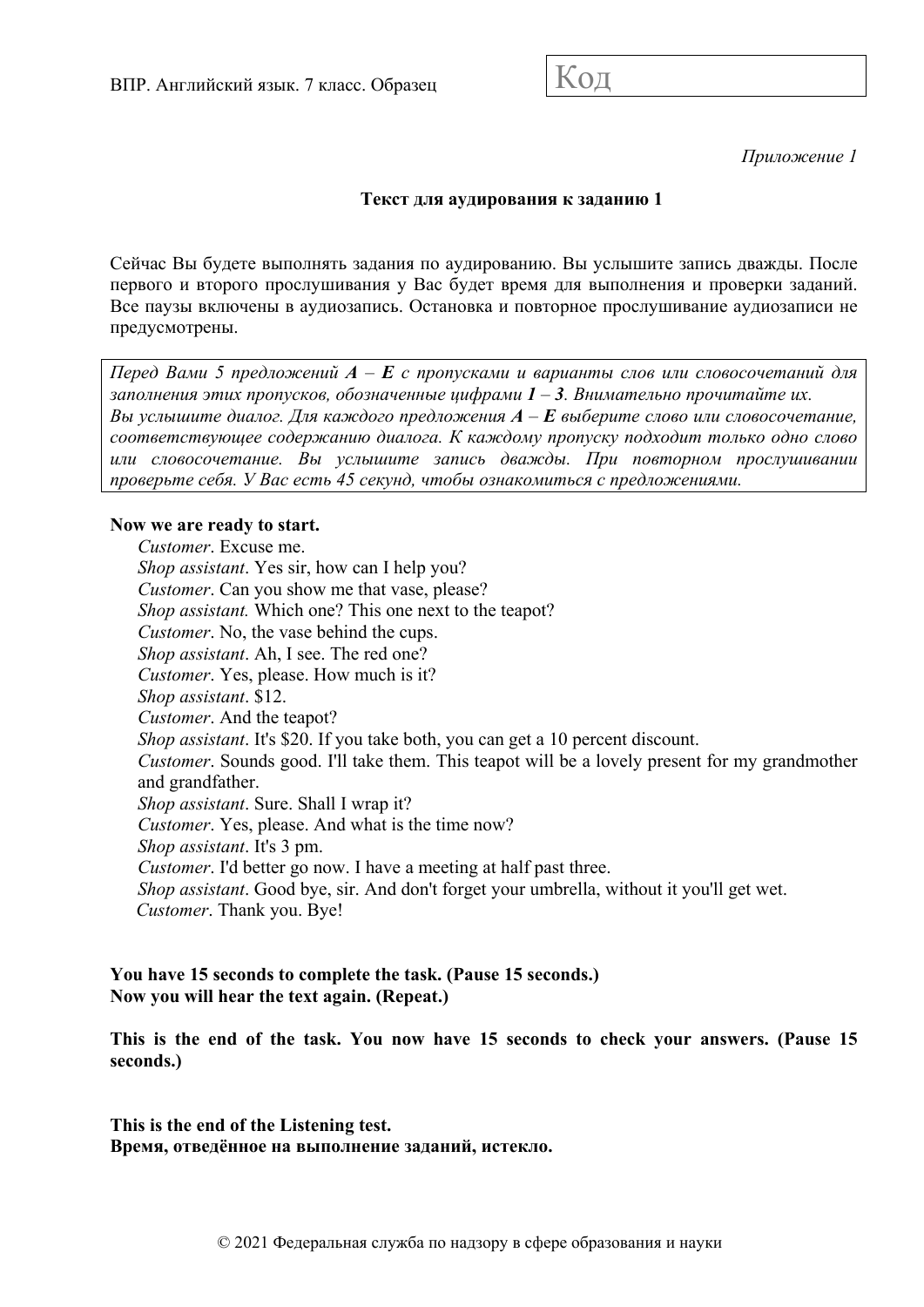#### **Система оценивания проверочной работы по английскому языку**

Каждое из заданий 1, 4, 5, 6 считается выполненным верно, если правильно указаны цифра, последовательность цифр или слово (словосочетание).

В заданиях 1, 4, 5, 6 участник получает 1 балл за каждое правильно установленное соответствие. Максимум за успешное выполнение каждого из этих заданий – 5 баллов.

Ответы на задания 2 и 3 оцениваются с учетом правильности и полноты ответа в соответствии с критериями.

#### **Ответы**

| № задания | Ответ |
|-----------|-------|
|           | 23213 |
|           | 51634 |
|           | 32434 |
|           | 72154 |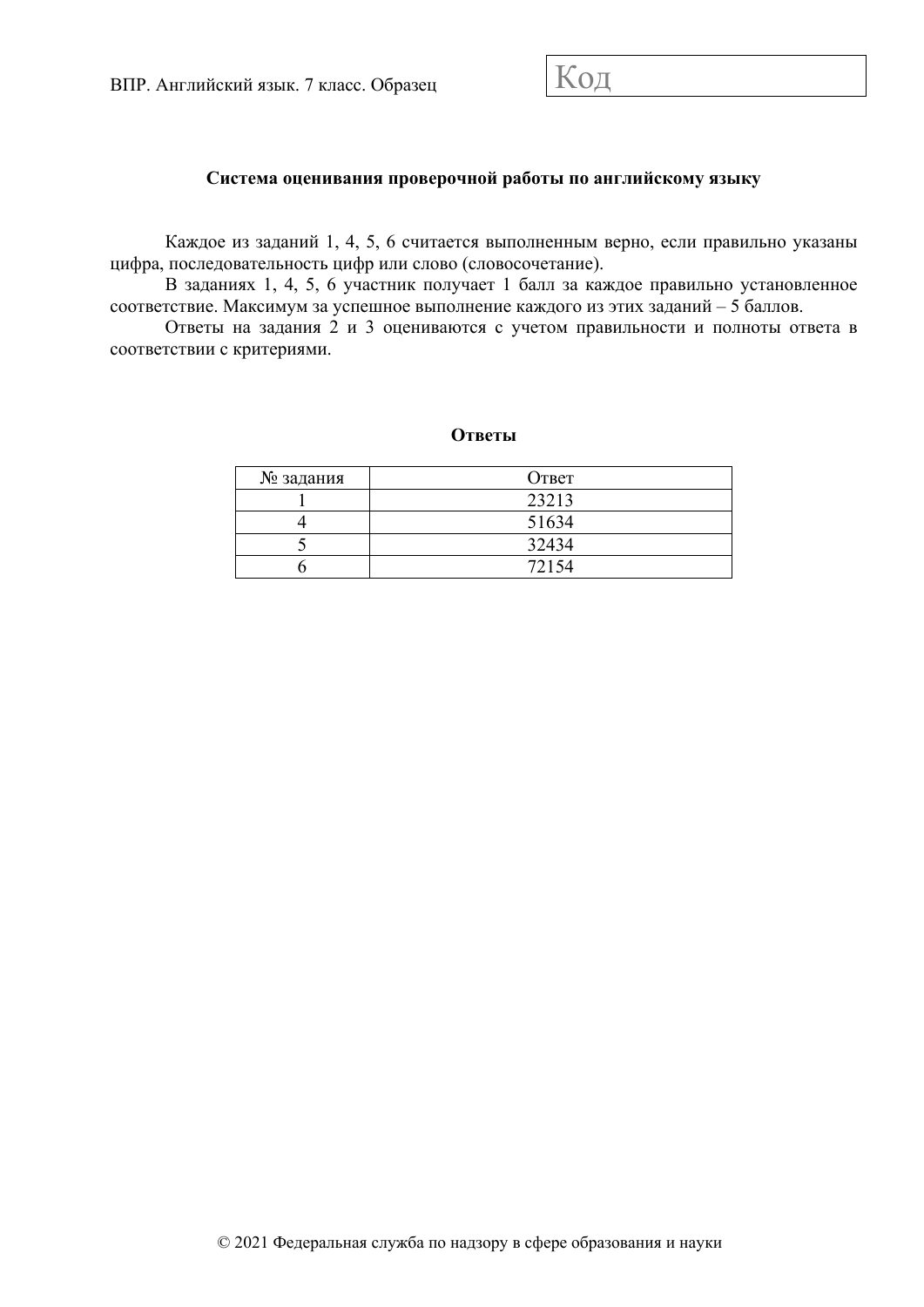#### **Критерии оценивания выполнения заданий с развёрнутым ответом**

Прочитайте текст вслух. У вас есть полторы минуты на подготовку и полторы минуты, чтобы прочитать текст вслух.

Physical Education is one of the subjects taught at school. Students do many different sports, exercises, and activities. There are many types of physical fitness. Physical education keeps kids and adults fit and active. It is very important for their health and well-being.

Scientists have shown that brain development and physical exercise go hand in hand. Physical education can help academic success. It is important to educate people in the field of healthy and smart ways to stay active.

| Критерии оценивания задания 2                                           | Баллы |
|-------------------------------------------------------------------------|-------|
| (осмысленное чтение текста вслух)                                       |       |
| Речь воспринимается легко: необоснованные паузы отсутствуют; фразовое   | 2     |
| ударение и интонационные контуры, произношение слов практически без     |       |
| нарушений нормы; допускается не более пяти фонетических ошибок, в том   |       |
| числе одна-две ошибки, искажающие смысл                                 |       |
| Речь<br>воспринимается достаточно легко, однако<br>присутствуют         |       |
| необоснованные паузы; фразовое ударение и интонационные контуры         |       |
| практически без нарушений нормы; допускается не более семи фонетических |       |
| ошибок, в том числе три ошибки, искажающие смысл                        |       |
| Речь воспринимается с трудом из-за значительного числа неестественных   |       |
| пауз, запинок, неверной расстановки ударений и ошибок в произношении    |       |
| слов,                                                                   |       |
| ИЛИ допущено более семи фонетических ошибок,                            |       |
| ИЛИ сделано четыре и более фонетические ошибки, искажающие смысл        |       |
| Максимальный балл                                                       |       |

**3** 

**2** 

Выберите фотографию и опишите человека на ней. У вас есть полторы минуты на подготовку и не более двух минут для ответа. У вас должен получиться связный рассказ (7–8 предложений).

План ответа поможет вам:

- **the place**
- **the action**
- **the appearance of the person**
- **whether you like the picture or not**
- **why**

Start with: **"I'd like to describe picture № ... . The picture shows …"**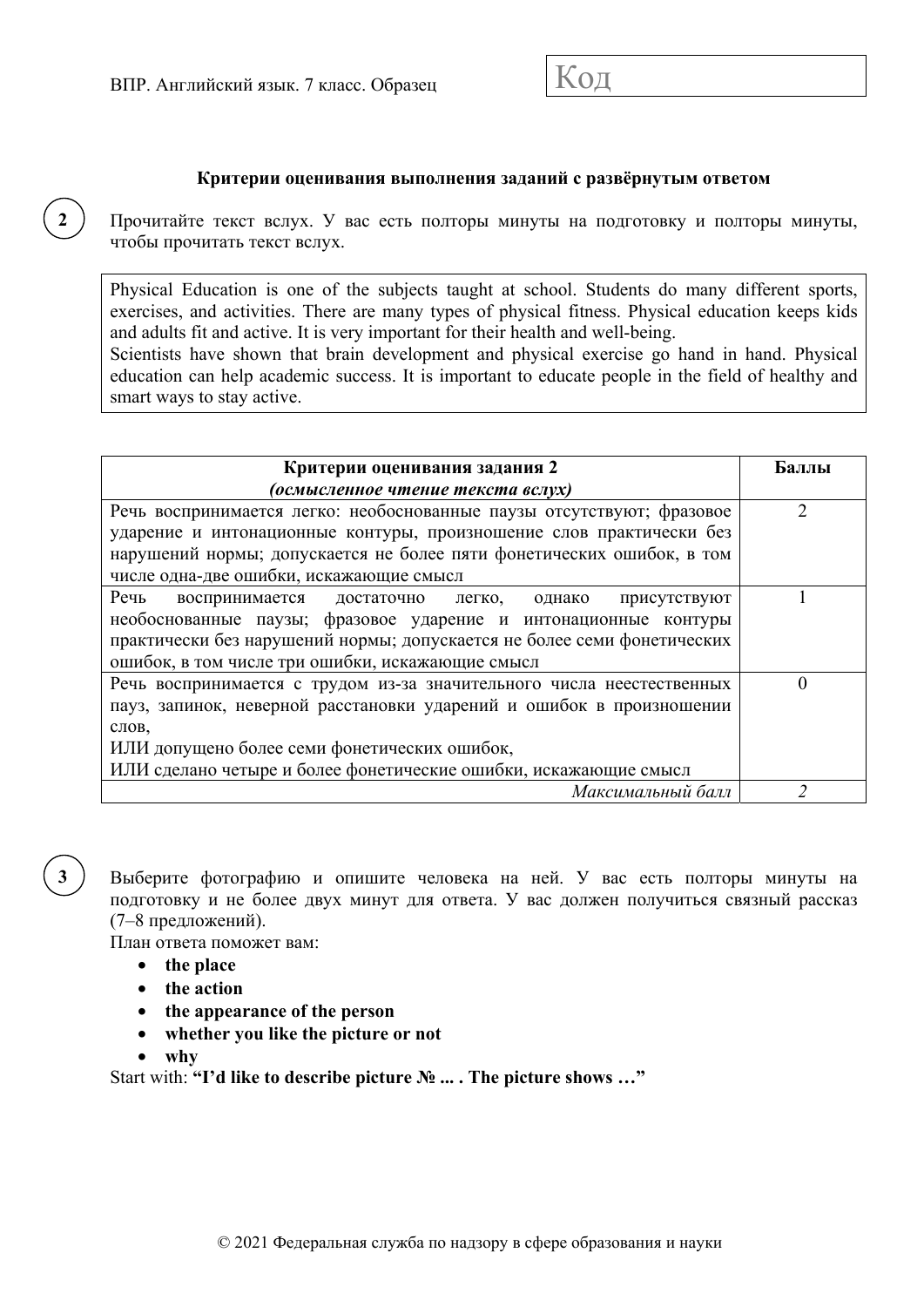| Критерии оценивания задания 3                                            | Баллы                       |
|--------------------------------------------------------------------------|-----------------------------|
| (монологическое высказывание с опорой на картинку и пункты плана)        |                             |
| 1. Решение коммуникативной задачи* (Содержание)                          | $\overline{2}$              |
| Выполнена полностью:                                                     | $\mathcal{D}_{\mathcal{L}}$ |
| - все пункты плана раскрыты,                                             |                             |
| - дано не менее 7 развернутых предложений                                |                             |
| Выполнена частично:                                                      | 1                           |
| - 1 пункт плана не раскрыт;                                              |                             |
| - дано 6 развернутых предложений;                                        |                             |
| - либо есть 7 предложений, НО они не развернуты, либо не все они (1-2    |                             |
| предложения) по указанным в задании пунктам плана                        |                             |
| Не выполнена:                                                            | $\theta$                    |
| $-2$ пункта плана не раскрыты;                                           |                             |
| - дано менее 6 предложений                                               |                             |
| 2. Организация текста                                                    | $\overline{2}$              |
| Высказывание связно и логично; средства логической связи присутствуют    | $\overline{2}$              |
| Высказывание не вполне связно и логично                                  |                             |
| ИЛИ средства логической связи отсутствует (неправильно используются).    |                             |
| Высказывание несвязно и нелогично И/ИЛИ средства логической связи        | $\overline{0}$              |
| отсутствует (неправильно используются).                                  |                             |
| 3. Лексико-грамматическая правильность речи                              | 2                           |
| Ошибки практически отсутствуют                                           | $\overline{2}$              |
| (не более 2-х ошибок, не препятствующих коммуникации)                    |                             |
| Отдельные ошибки (не более 4-х в сумме, в том числе не более 2-х ошибок, | 1                           |
| препятствующих коммуникации)                                             |                             |
| Более 4-х ошибок                                                         | $\overline{0}$              |
| ИЛИ более 2-х ошибок, препятствующих коммуникации                        |                             |
| 4. Произносительная сторона речи                                         | $\boldsymbol{2}$            |
| 1-2 фонетические<br>Ошибок нет<br>ошибки,<br>He<br>препятствующие<br>ИЛИ | $\overline{\mathcal{L}}$    |
| коммуникации                                                             |                             |
| Отдельные ошибки (не более 4-х в сумме, в том числе не более 2-х ошибок, | 1                           |
| препятствующих коммуникации)                                             |                             |
| Более 4-х ошибок                                                         | $\theta$                    |
| ИЛИ более 2-х ошибок, препятствующих коммуникации                        |                             |
| Максимальный балл                                                        | 8                           |

\* При получении обучающимся 0 баллов по критерию «Решение коммуникативной задачи (содержание)» всё задание 3 оценивается в 0 баллов.

#### **Система оценивания выполнения всей работы**

Максимальный балл за выполнение работы − 30.

*Рекомендации по переводу первичных баллов в отметки по пятибалльной шкале*

| <b>Отметка по пятибалльной шкале</b> | «4» | $\langle \langle J \rangle \rangle$ | (4) | «S»                      |
|--------------------------------------|-----|-------------------------------------|-----|--------------------------|
| Первичные баллы                      | --  | $\sim$                              |     | $\overline{\phantom{a}}$ |